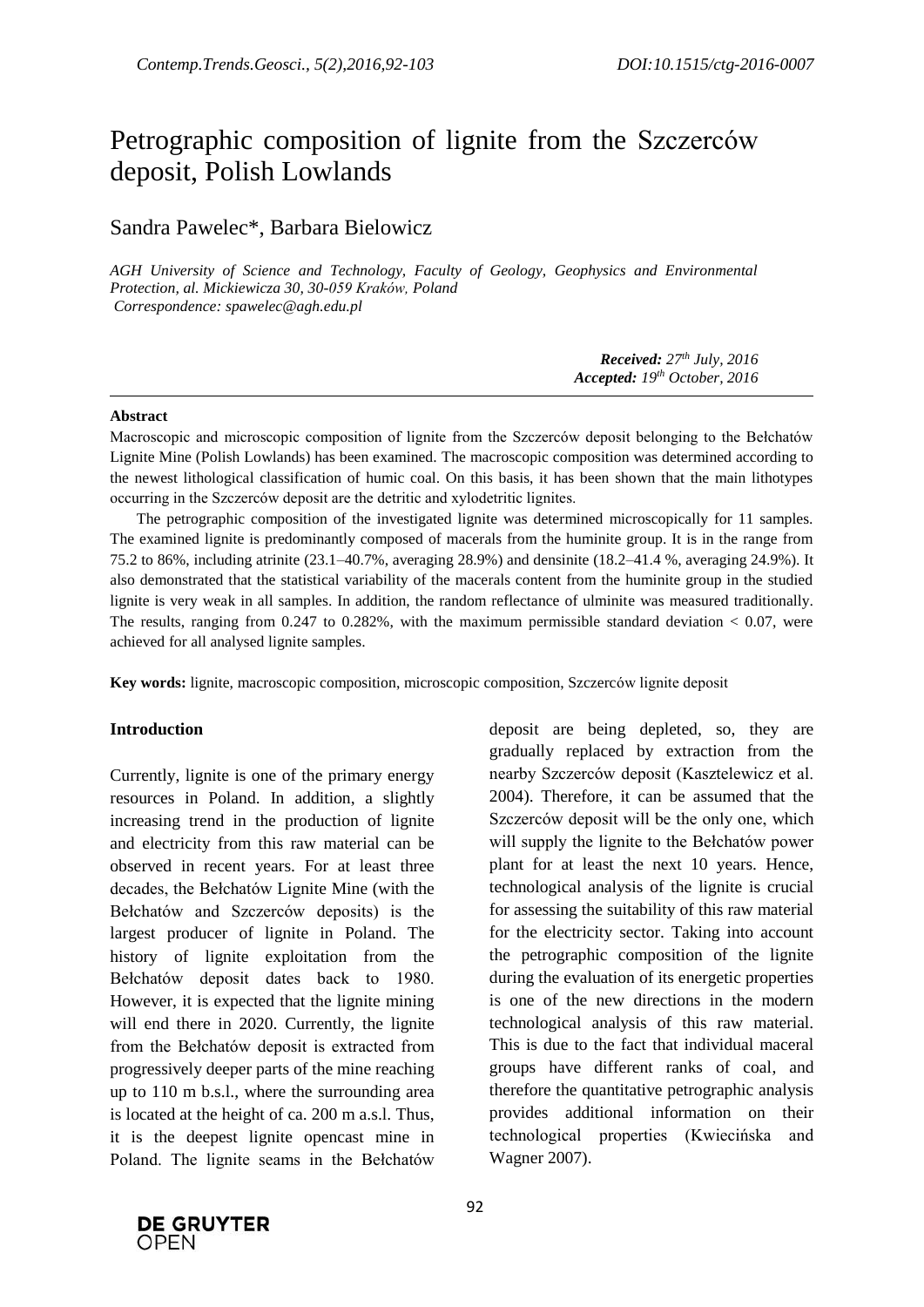## **Location and shape of the Szczerców lignite deposit**

The Szczerców lignite deposit is located in the Łódź Voivodeship, southern part of the Łódź Basin, belonging to the belt of Central Polish Lowlands (Kondracki 2002). The aforementioned deposit is situated in the southern part of the Łódź Trough, within the Kleszczów Graben (Fig. 1; Narkiewicz and Dadlez 2008). This structure originated in the Laramian phase of the Alpine orogeny and was formed formed a tectonic depression, developed latitudinally in the Cretaceous and Jurassic basement, with a length of 40 km and a width ranging from 1.5 to 3 km. Its average depth is around 200–300 m, up to a maximum of 500 m (Widera and Hałuszczak 2011). In the central part, the graben is cross-cut by a series of the NNE–SSW-trending faults. They are partially related to the Dębina Salt Dome (DSD) uplift (Hałuszczak 2004). This salt structure divided the study area into two lignite deposits, i.e. the Bełchatów deposit in the east and the Szczerców deposit in the west (Peryt and Piwocki 2004). In the area of the Szczerców deposit, the graben shape is bounded by the frame faults of the Mesozoic rocks. The graben bottom is built of both the Cretaceous and Jurassic, and Zechstein formations in the most eastern territory. In the latter case, this is genetically related to DSD, which is built of salt, marl-clay, gypsum and anhydrite (Peryt and Piwocki 2004).

The area of the Szczerców lignite deposit covers 1369.3 ha. It has a polygon shape defined by three natural and one artificial boundaries. In the east it is separated from the Bełchatów deposit the aforementioned Zechstein DSD (Fig. 1; Gotowała and Hałuszczak 2002; Hałuszczak 2004). The boundary is determined by the end of the coal seam. The northern and southern borders of the investigated area correspond to frame faults of the Kleszczów Graben (Widera and Hałuszczak 2011). In the west, the Szczerców

deposit area is limited by the artificial boundary, based on the economic viability. Simplifying, the graben becomes increasingly shallower and the lignite seam is getting thinner (Fig. 1; Wagner 2001).

## **Geology of the Szczerców lignite deposit**

The Miocene sediments in the vicinity of the Dębina Salt Dome (DSD) are located directly on the remains of the Oligocene sediments. They cover the areas, where the Upper Jurassic limestones and Upper Cretaceous gaizes are strongly karstified. These Mesozoic rocks also constitute the borders of the Kleszczów Graben and its flanks (Gotowała and Hałuszczak 2002). Gelinite lignite laminae, filling the karstic caverns and tectonic fissures, occur locally within the limestones. The thickness of this kind of lignite is up to 5 cm (Wagner 2001; Leśniak et al. 2002).

The Szczerców deposit belongs primarily to the tectonic type, with a symbolic involving of both the carbonate-karst and salt-karst subtypes (Kasiński and Piwocki 2002; Widera 2016a). The Neogene sediments in the examined territory have a thickness ranging from about 150 to 400 m. They are divided into four complexes: underlying-coal complex, coal complex, clay and coal complex, and clay and sandstone complex (Fig. 1; Czarnecki et al. 1992; Gądek et al. 1999; Słomka and Wagner 2000).

The coal series begins with the underlyingcoal complex, which is represented by Neogene sandy sediments with two lignite lenses with a thickness of about 40 cm. The overlaying medium-grained sands with numerous gravel interlayers are accompanied by lacustrine chalk intercalations within the "Poznań clays" in central and eastern parts of the Szczerców lignite deposit (Wagner 2001; Mastej et al. 2015).

The main part of the deposit is the coal complex (Fig. 1), which, due to different lignite-bearing characteristics, was divided into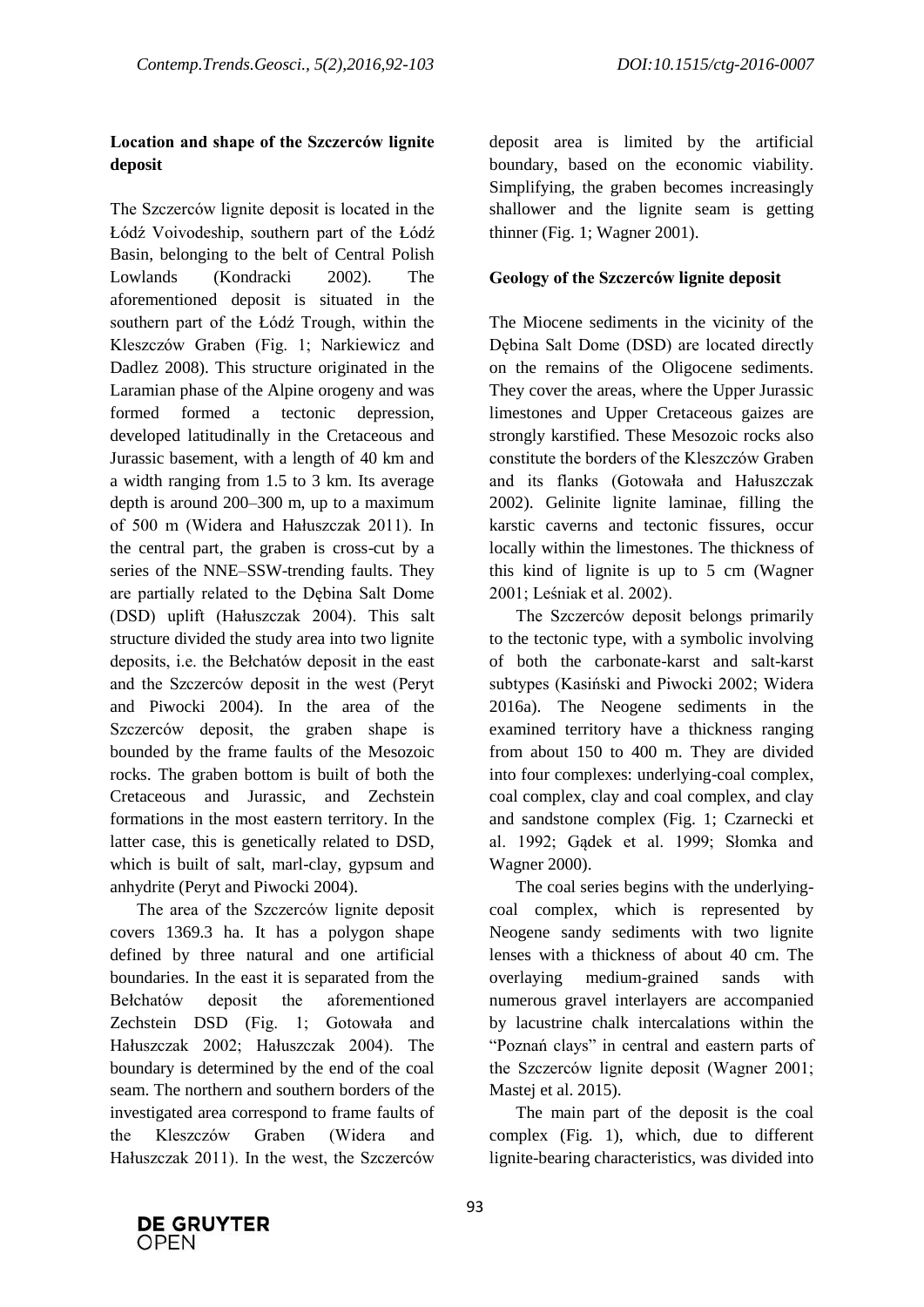productive and non-productive subcomplexes. The non-productive subcomplex contains the fine-grained carbonaceous sands and thin lignite seams. The thickness of this complex ranges between 30 and 40 m with its maximum of the deposit of 100 m occurring in the central part of the study area (Wagner 2001). The productive subcomplex is composed of one or two lignite seams of the Early and Middle Miocene age. On the other hand, with reference to the marine stratigraphic scheme of the Paratethys area, the described productive subcomplex corresponds to the Ottnangian, Karpatian and Lower Badenian rocks (Czarnecki et al. 1992; Gądek et al. 1999; Gotowała and Hałuszczak 2002). According to the lithostratigraphic scheme for the Polish Lowlands, the aforementioned lignite seams, covering the main seam, correspond to the 2nd Lusatian and 3rd Ścinawa group of seams (Leśniak et al. 2002; Kasiński et al. 2010; Widera 2016b). The 2nd Lusatia and 3rd Ścinawa groups of seams occur together in the coal complex, and therefore they are of the greatest economic importance (Fig. 1). Their total lignite thickness in the Szczerców deposit varies from a few meters in the western part, through about 40–90 m in the eastern part of the deposit, to about 140 m in the vicinity of DSD (Czarnecki et al. 1992; Gądek et al. 1999).

The characterised above lithostratigraphic units are overlain by clay-coal and clay-sand complexes (Fig. 1). The clay-coal complex is built of clay with local carbonaceous clay and xylite rich coal from 1st Mid-Polish group of seam. The thickness of this series is up to 90 m in the eastern part, with a downward trend towards the west (Wagner 2001; Leśniak et al. 2002). The clay-sand complex is represented by interlayered green clays, silts and sands. The maximum thickness of these siliciclastic sediments is 80 m. The lithostratigraphic profile in the Szczerców lignite deposits is overlain by the Quaternary cover, which thickness ranges between 0.5 m in the DSD area and more than 100 m towards the west (Fig. 1; Wagner 2001; Leśniak et al. 2002; Mastej et al. 2015).

## **Methodology**

The study is based on core samples derived from two drillings. First, the cores were measured at drilling sites, and then the lithology of humic low rank coal, i.e. the lignite, was described using the scheme proposed by Kwiecińska and Wagner (1997). Lignite lithotypes include: detritic, xylodetritic, xylitic, detroxylitic and fusain. The lithological characterization of lignite lithotypes in the core sample included the determination of samples with different structure and a thickness greater than 10 cm in the case of humic and 5 cm for the bituminiferous (sapropelic) lignite, yellow lignite and mineral intergrowths. The lithological differences were manifested by the various share of the main petrographic components, including content of: detritus, xylites and mineral matter (Kwiecińska and Wagner 1997).

The above-mentioned lithotype units were determined in organic sediments with mineral matter content less than 40% vol. The occurrence of sapropelic lignite (bituminiferous lignite) and the content of fibrous xylites were also investigated. However, the bituminiferous lignite was categorised according to the scheme of Wagner (1996). This approach allowed identifyingthe lithotypes as elementary layers in the lignite seam, expressing in a simple way the welldefined facies of the coal-bearing mirepalaeoenvironment (Wagner 2011). In addition, carbonaceous clay, which is obviously a transitional form between lignite and clay, was also determined. Other inorganic admixtures, namely sand, tonstein, bands, pockets and thicker interbeddings of lacustrine chalk were also taken into account in this contribution.

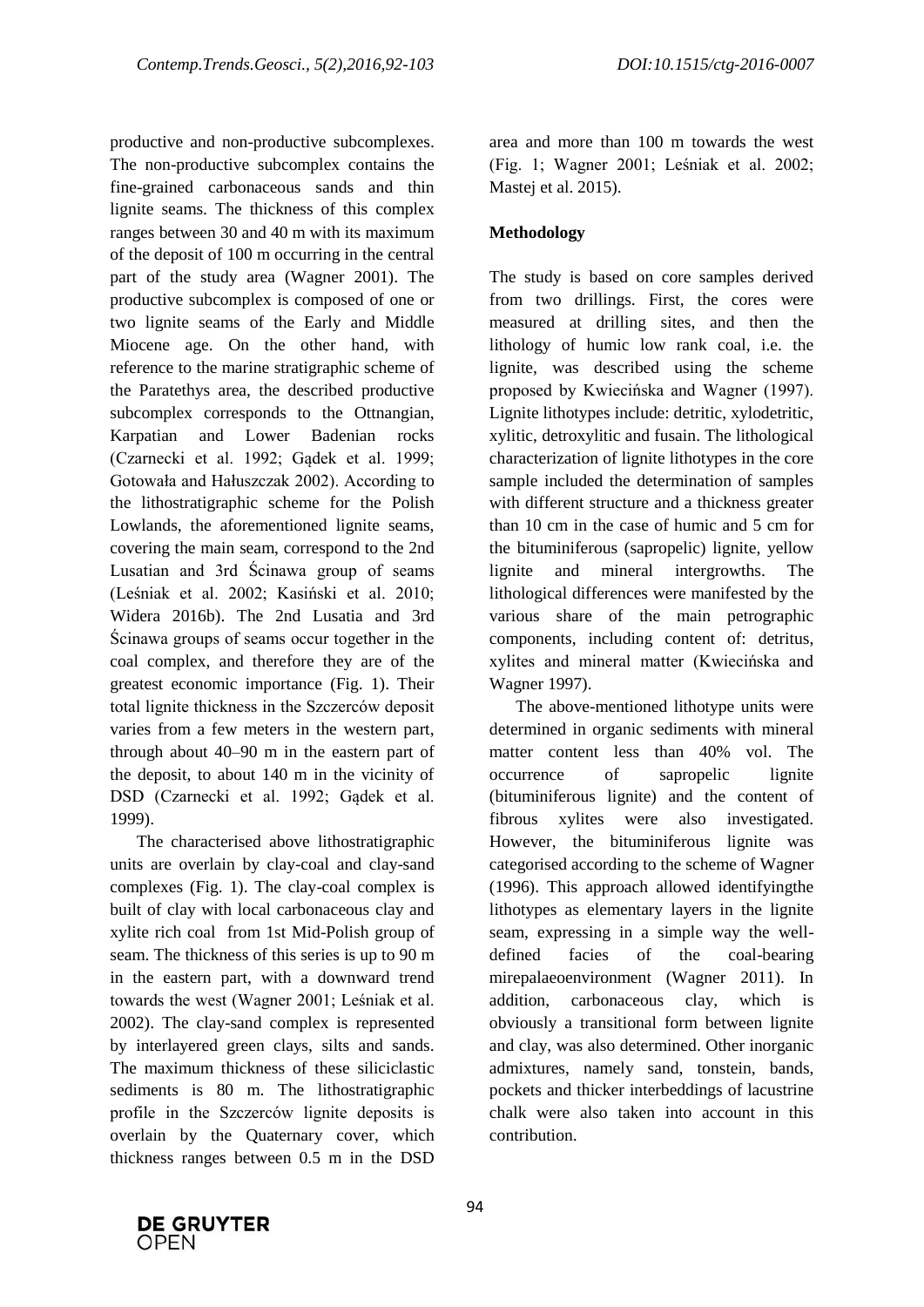

**Fig.1.** Location, lithological profile, synthetic profile and cross-section through the Szczerców lignite deposit (according to Czarnecki et al. 1992, Kasiński et al. 2010, modified)

The petrographic study was based on the individual samples collected in the areas of the largest lithological changes. Thus, the examined samples come from three different segments of the lignite seam, i.e. form the roof, floor and the central part of the seam. This

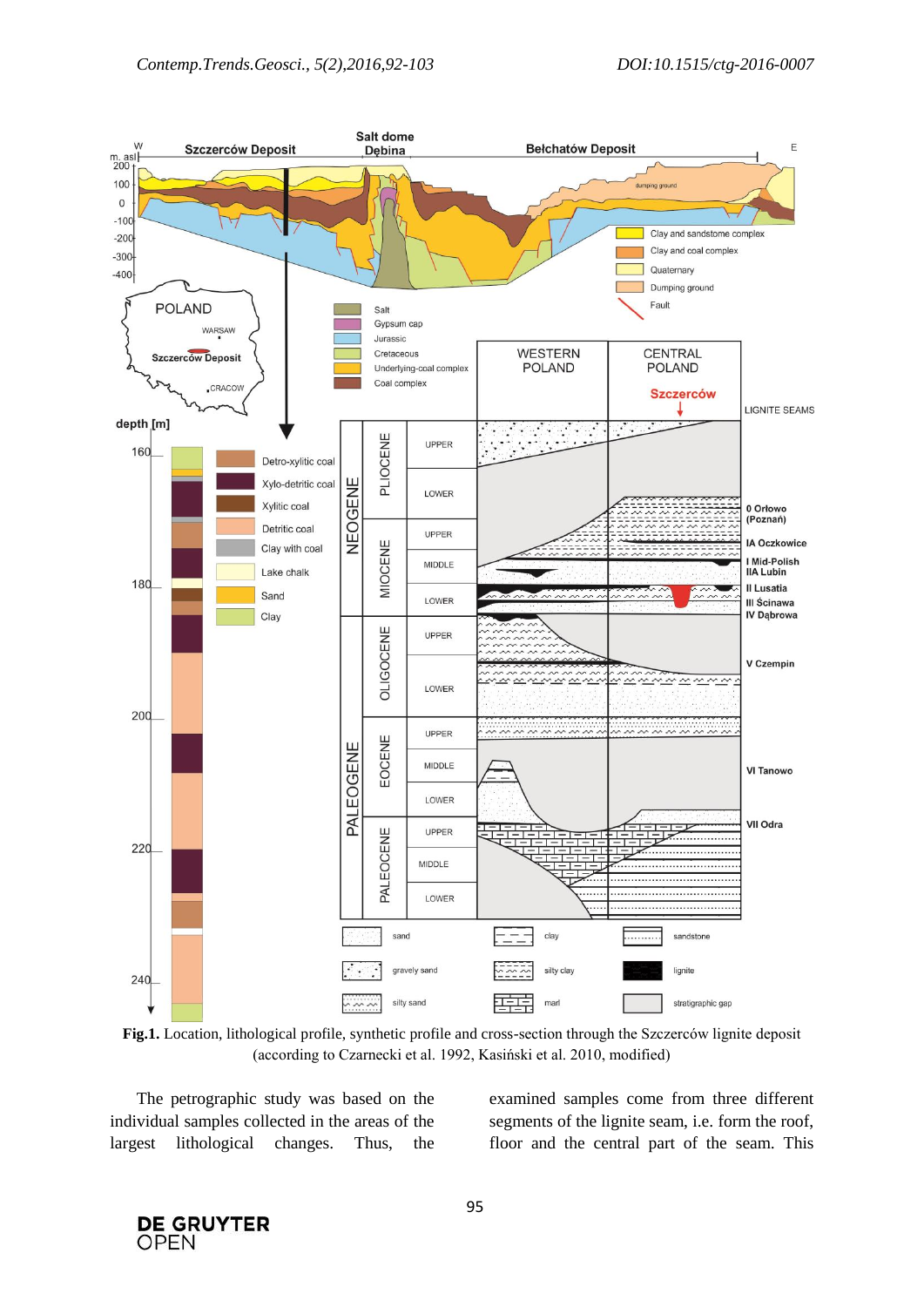method has been also statistically proven to be valid for the petrographic characteristics of lignite created in similar geological conditions (Wagner 1996; 2011). The statistical tests have not shown statistically significant differences for the most frequently used a confidence level of 0.95. In total 11 samples were obtained for petrographic examinations from two drillings.

Polished bulk specimens were prepareted according to the Polish standard PN-ISO 7404- 2:2005. Petrographic microscope examination was performed in both reflected white and blue light, with the use of a Zeiss Axioplan microscope Opton. Measurements of the random reflectance of ulminite B was performed using a Zeiss-Opton reflectometer, in standard wavelength of 546 nm and immersion oil (index of refraction n=1.51). Measurements of random reflectance in the studied lignite were performed on the ulminite B with a mean maximum standard deviation of 0.07% (Kwiecińska and Wagner 2001a). Moreover, petrographic composition of the lignite was defined according to the ICCP classification (Sýkorovà et al. 2005). The liptinite maceral group was determined in the blue light. The analysis of maceral group content and the type of mineral matter was measured in 500 points equally spaced on the surface of preparation.

The results were statistically evaluated by calculating the average, minimum and maximum levels of the maceral group content and their standard deviations. In addition, the coefficients of variation for individual parameters were defined, and subsequently the assessment of their variability was also performed (Tab. 1; Mucha 1994).

## **Results and discussion**

## *Macropetrographic studies*

The coal series consists primarily of detritic lignite. On average it amounts to about 70% of thickness of the measured stratigraphic sections (Fig. 1). The detritic lignite forms layers with a thickness of 0.1 to 3.0 m. Its structure observed in the core samples is massive and clearly directed, plane-parallel, usually accentuated by almost horizontal arrangement of xylites. This detritic lignite is fine-grained, compact and homogenous and usually moderately gelified. Locally, especially near the floor of the lignite seam, it is strongly clayey. The xylites, amounting up to 10%, are generally brittle and gelified.

The average share of xylodetritic lignite in the analysed deposits is 25% vol. (Fig. 1). It occurs in the form of dark brown and hard layers, which are from 0.1 to 2 m thick. The xylites are also usually brittle and gelified, forming xylite intergrowthswith a thickness of up to 10 cm.

| Variability            | The coefficient of variation [%] | Color scale |
|------------------------|----------------------------------|-------------|
| Low                    | $0-20$                           |             |
| Average                | $21-40$                          |             |
| Large                  | $41-100$                         |             |
| Very Large             | 101-150                          |             |
| <b>Extremely Large</b> | >150                             |             |

| Tab.1. The classification of statistical variability on the basis of the "V" coefficient of variation (according to |  |  |  |  |
|---------------------------------------------------------------------------------------------------------------------|--|--|--|--|
|---------------------------------------------------------------------------------------------------------------------|--|--|--|--|

Mucha 1994)

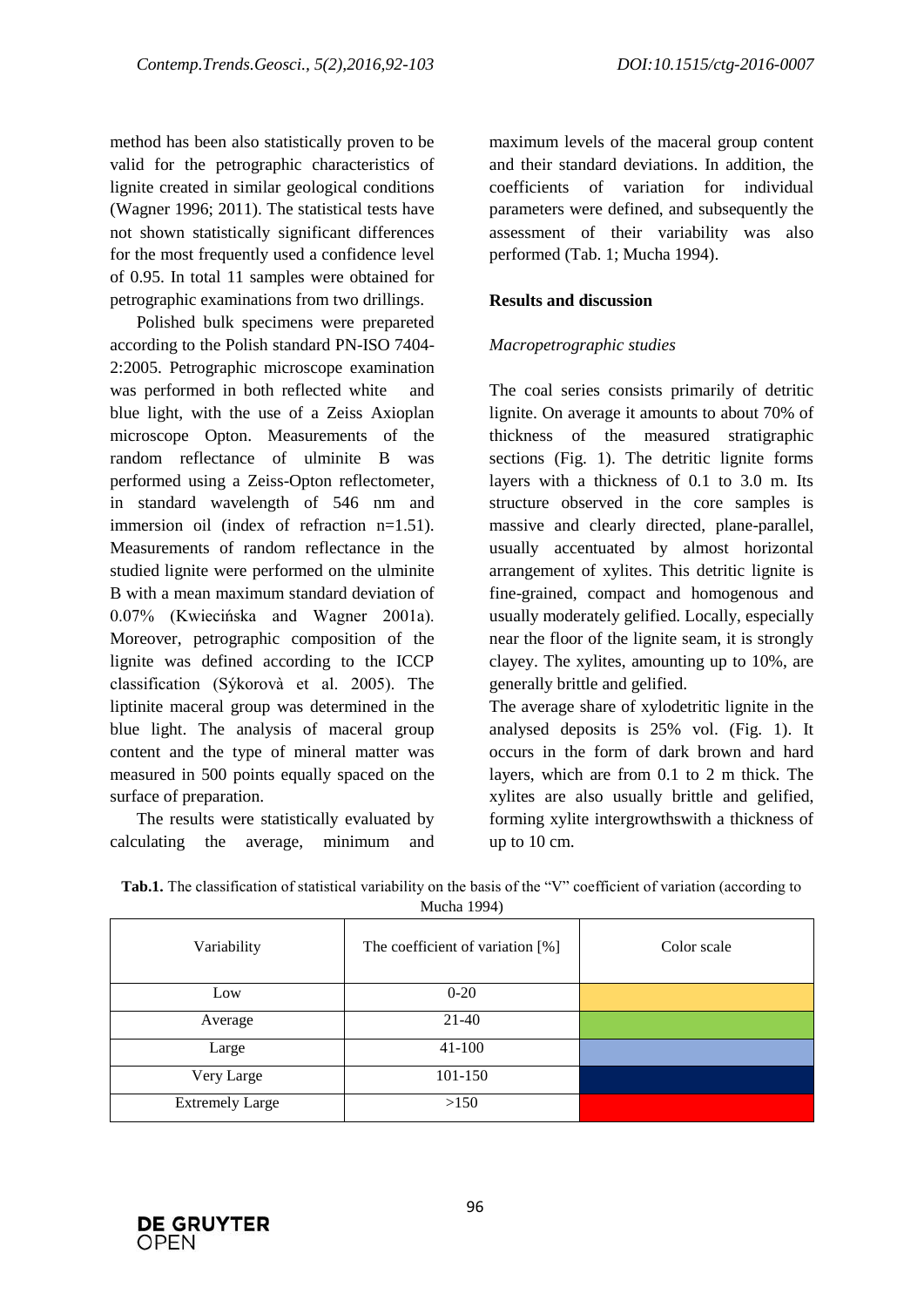The detroxylitic and xylitic lignites are minor components of the seam and their average share is about 3% and 2%, respectively. Taking into account their workability, the aforementioned lignite lithotypes are characterised by favourable parameters (Wagner 2001; Bielowicz 2012). Contrarily, the share of fibrous xylites is low. It is very important in the process of its mechanical grinding (milling), because the fibrous xylites make great technical complications.

Based on stratigraphic sections, it has been shown that the main lithological component of the carbonaceous series is humic lignite. Sapropelic The bituminiferous lignite (sapropelic lignite), characterised by its yellowish colour, is a minor component of the examined coal complex, reaching not more than 3.0% its total thickness. This lignite lithotype usually occurs in the form of thin layers with a thickness in the range of 0.05– 0.3 m among above-described lithotypes. On the other hand, the share of carbonaceous clays in the coal series has also been determined in this research. Their average share is insignificant, i.e. less than 2% being interlayered with coal bands as thin layers with a thickness of 0.1 to 0.4 m.

## *Micropetrographic studies*

The current used petrographic classification of ortho-lignites (soft brown coals) is based on the division into three genetic maceral groups: huminite, liptinite and inertinite. These groups are determined on the basis of their macroscopic appearance, i.e. particle morphology and optical properties.

The petrographic composition of lignite from the Szczerców deposit includes two major components: carbonaceous matter and mineral matter. In the former case it ranges from 82.1 to 94.0%, averaging 89.4%; while in the latter case it is between 6.0 and 17.9%, averaging 10.6% (Fig. 2, Tab. 2).



**Fig.2.** The average petrographic composition of lignite from the Szczerców deposit

The examined lignite is dominated by macerals of the huminite group (Fig. 2). This material originates from the lignin and cellulose rich plant parts (Kwiecińska and Wagner 2001b). Their amount ranges from 75.2 to 86.0%, with average share of 80.5% (Fig. 2, Tab. 2). In addition, this maceral group is characterised by limited variability. This can be interpreted as a relatively constant petrographic composition allowing to assuming that similar composition in other parts of the Szczerców deposit can be estimated with a high probability.

The macerals from the huminite group are dominated by: attrinite (23.1–40.7% vol., 28.9% vol. on average) and densinite (18.2– 41.4% vol., 24.9% vol. on average). The sum of these macerals in each of the examined samples indicates that they are the main components of the lignite in the Szczerców deposit. Additionally textinite (1.1–21.6% vol., 10.7% vol. on average) and ulminite (5.8–25% vol., 13.0% vol. on average) occurred with lower values. These are undesirable components of lignite, because they are unfavourable for the process of mechanical grinding. Other macerals from the huminite group include corpohuminite (0.9–2.3% vol., 1.4% on average) and gelinite (0.4–4.1% vol., 1.7 % vol. on average). Thus, they are minor macerals in lignite from the Szczerców deposit. The results of the quantitative petrographic analysis of macerals from the huminite group confirm the occurrence of: detritic (attrinite + densinite + gelinite  $> 50\%$ ),

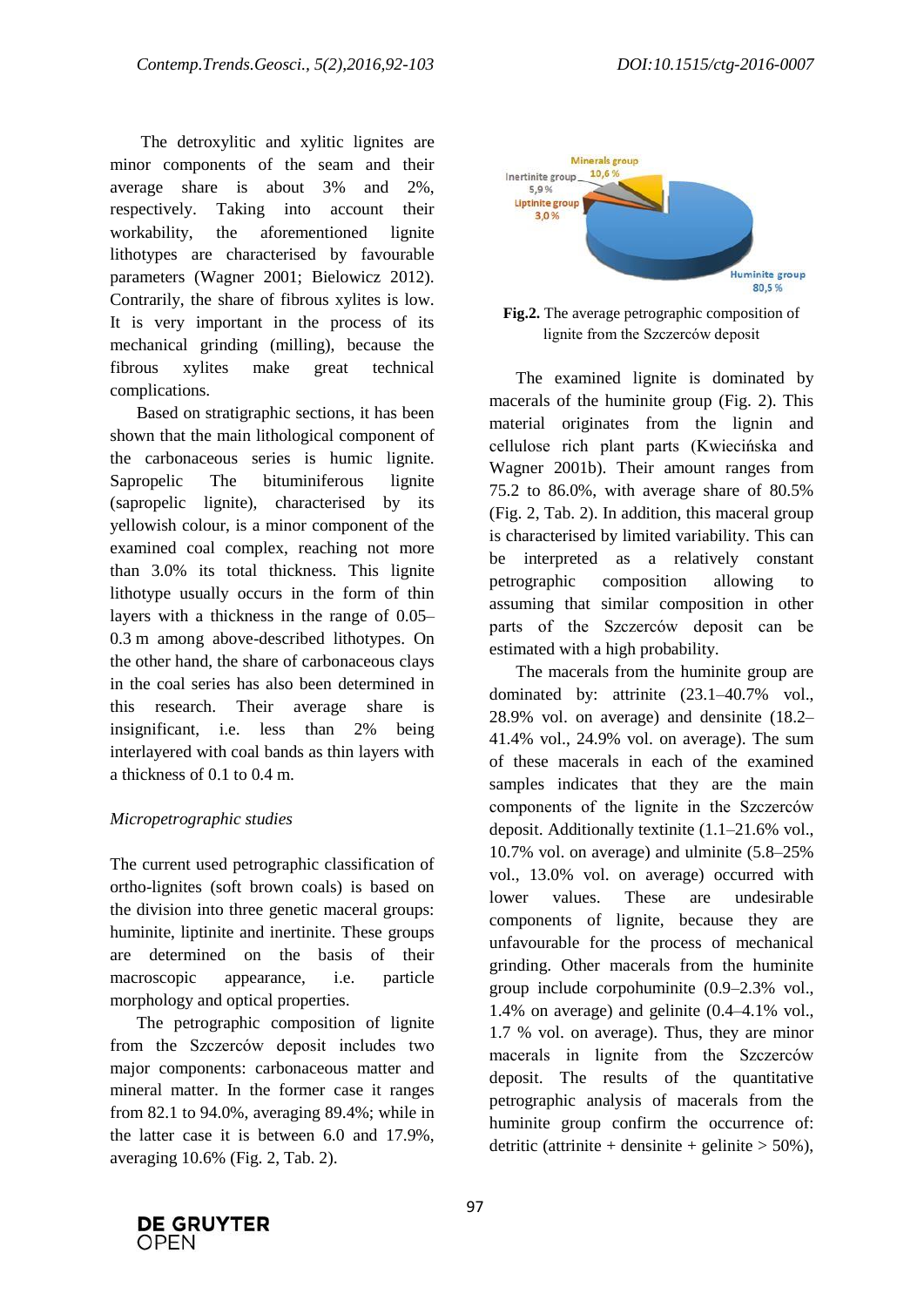xylodetritic (textinite + ulminite >  $25-50\%$ ), and less common detroxylitic lignite (textinite + ulminite  $\geq 50\%$ ), which was confirmed by macropetrographic analysis. The variability of the main lithological components of lignite, i.e. xylites (textinite, ulminite) and detrital matter (mainly attrinite and densinite) is also of great importance. Attrinite is characterised by the lowest variability, which is associated with the predominantly detritic lithotype of lignite, while the variability of densinite indicates the occurrence of horizons of gelified lignite. The coefficients of variation for textinite and ulminite indicate a fairly strong and moderate variability in the amount of xylites from the Szczerców deposit, and thus their presence in lignite, although generally only in small to moderate amounts (Kwiecińska and Wagner 2001b).

Macerals from the liptinite group are microcomponents of lignite, originating from plants or microorganisms, i.e. algae, bacteria, etc. (Wagner 1996; Kwiecińska and Wagner 2001b). The share of this group macerals in the lignite from the Szczerców deposit is low and ranges from 3.3 to 11.2% vol., 5.9% vol. on average (Tab. 2). Liptodetrinite has the highest share in this group of microcomponents of lignite (1.5–6.5% vol., 3.6% vol. on average). Another component is resinite (0.3 to 3.8% vol., 1.3% vol. on average), occurring usually in the form of oval grains. Sporinite ranges from 0.1 to 1.5% vol., with average share of 0.7% vol. The macerals from the liptinite group that are characterised by large and extremely large variability include: cutinite (up to 0.3% vol.), fluorinite (to 0.2% vol.), terpentinite (to 0.2% vol.) and suberinite (up to 0.8% vol.). Alginite has not been found among macerals of liptinite group, while the bituminous traces, which are the main component of sapropelic lignite, have been found only in very small amounts. This suggests rare and thin interbeddings in this type of lignite and is confirmed by the petrographic sample no. 10 (drilling B; Tab. 2),

which has shown a high content of macerals from the liptinite group and was classified as humic coal with interbeddings of sapropelic coal.

Macerals from the inertinite group are the remains of fungi and charred plant matter. Their large concentration is associated with the occurrence of the so-called fire horizons in the palaeo- peat bogs/mires (Kwiecińska and Wagner 2001b). The content of macerals from this group is moderately low and ranges from 1.0 to 8.5% vol., 3.0% vol. on average (Tab. 2). The most abundant from this group of macerals is inertodetrinite (0.4–6.6% vol., an average of 2.0% vol.) randomly distributed in atrinite and densinite. Semifusinite, fusinite, and funginite are less common components in the abovementioned group of macerals (Tab. 2).

The high variability in the macerals share from the liptinite group has been also confirmed. However, small content of these components may indicate a good quality of the tested lignite due to the fact that liptinite produces the soot and inertinite contributes to the development of unburned fly ash (Kwiecińska and Wagner 2001b).

Petrographic studies have shown that lignite from the Szczerców deposit is relatively rich in mineral matter (ranging from 6.1 to 22.0% vol., 10.6% on average) (Tab. 2). Among them, the most abundant are the clay minerals (3.4–18.3% vol.). They are usually scattered around attrinite and densinite. Pyrite is a common component (0.4 to 2.2% vol.) of lignite, indicating considerable sulphation of lignite. Quartz is less common and occurs in the form of sand admixtures. No major petrographic clusters of calcite, the major component of lacustrine chalk, have been found. Instead of this, a scattered calcite grains have been observed. The content of mineral matter in the tested drillings is characterised by average variability. Therefore, the mineral content of lignite, i.e. its ash content, for the

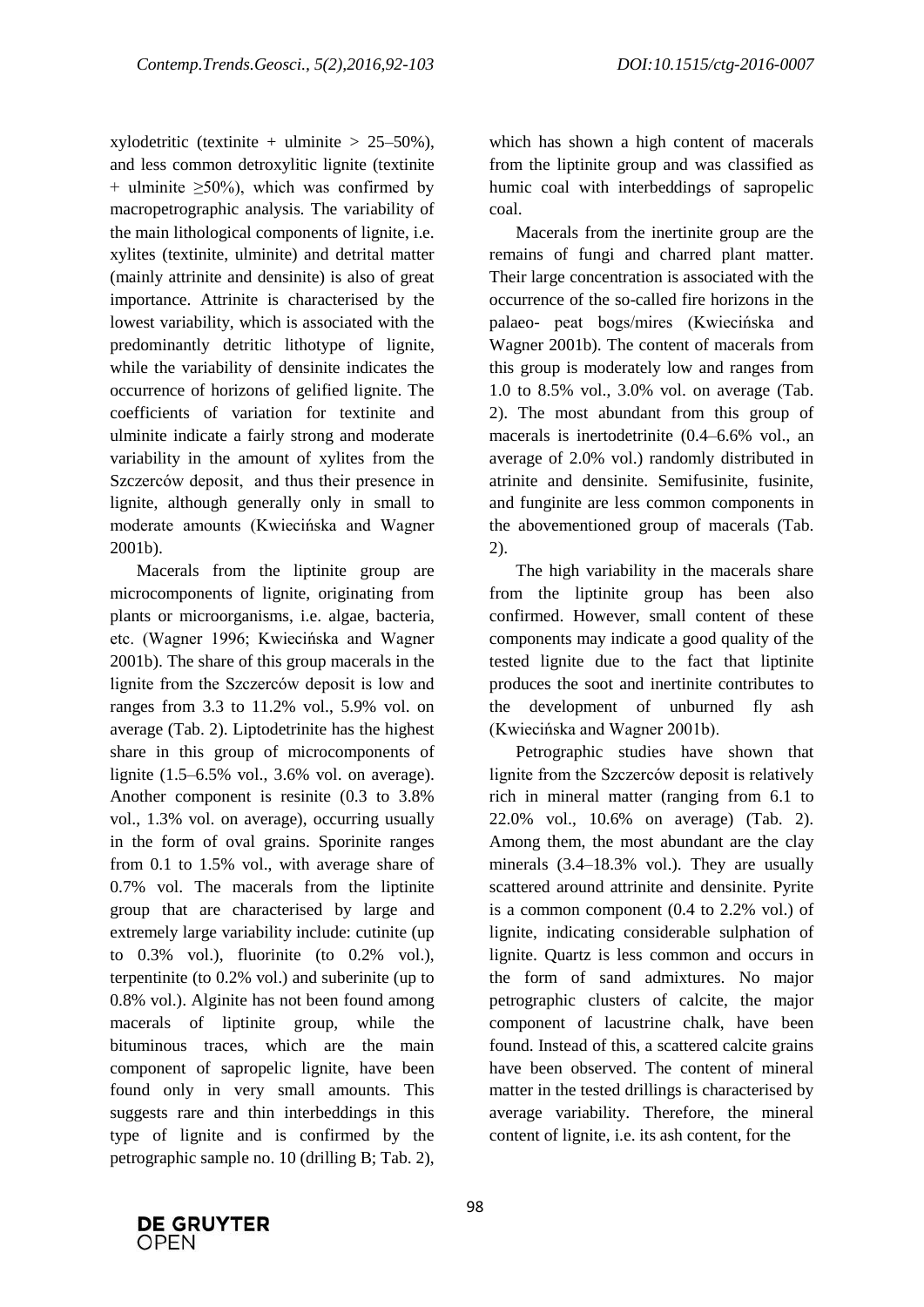|                                     | Petrographic sample |                   |         |                |                   |         |                  |         |         |                    |                             |            |         |                  |         |              |
|-------------------------------------|---------------------|-------------------|---------|----------------|-------------------|---------|------------------|---------|---------|--------------------|-----------------------------|------------|---------|------------------|---------|--------------|
|                                     |                     | <b>Drilling A</b> |         |                | <b>Drilling B</b> |         |                  |         |         |                    | <b>Statistical analysis</b> |            |         |                  |         |              |
|                                     | 1                   | $\mathbf{2}$      | 3       | $\overline{4}$ | 5                 | 6       | 7                | 8       | 9       | 10                 | 11                          | average    | min     | max              | stdv    | $\mathbf{V}$ |
| Macerals                            |                     |                   |         |                |                   |         |                  |         |         |                    |                             |            |         |                  |         |              |
| Textinite                           | 3.1                 | 17.0              | 21.6    | 8.8            | 5.0               | 1.1     | 20.3             | 12.7    | 9.9     | 10.1               | 8.5                         | 10.7       | 1.1     | 21.6             | 6.7     | 62.3         |
| Ulminite                            | 25.0                | 9.9               | 6.4     | 15.7           | 17.3              | 13.0    | 9.4              | 14.7    | 10.2    | 15.3               | 5.8                         | 13.0       | 5.8     | 25.0             | 5.5     | 42.5         |
| Atrinite                            | 26.5                | 23.1              | 26.3    | 24.8           | 30.5              | 40.7    | 30.2             | 34.0    | 31.7    | 27.3               | 22.4                        | 28.9       | 22.4    | 40.7             | 5.3     | 18.5         |
| Densinite                           | 28.0                | 27.1              | 18.2    | 28.1           | 23.9              | 19.1    | 18.2             | 22.1    | 22.4    | 25.3               | 41.4                        | 24.9       | 18.2    | 41.4             | 6.6     | 26.5         |
| Corpohuminite                       | $1.2\,$             | 2.3               | 1.7     | 1.8            | 0.9               | 1.4     | 0.5              | $2.0\,$ | 2.1     | $1.1\,$            | $0.7\,$                     | 1.4        | $0.5\,$ | 2.3              | 0.6     | 41.8         |
| Gelinite                            | 1.9                 | $2.0\,$           | $1.0\,$ | 0.7            | 1.9               | $4.0\,$ | $1.0\,$          | 0.4     | $0.6\,$ | $\rm 0.8$          | 4.1                         | 1.7        | 0.4     | 4.1              | 1.3     | 76.3         |
| $\Sigma$ humunite                   | 85.6                | 81.4              | 75.2    | 80.0           | 79.6              | 79.2    | 79.6             | 86.0    | 76.8    | 79.9               | 82.9                        | 80.5       | 75.2    | 86.0             | 3.3     | 4.1          |
| Fusinite +<br>Semifusinite          | $1.2\,$             | 0.3               | 0.3     | $1.0\,$        | 1.3               | 0.7     | $0.0\,$          | 1.6     | $0.6\,$ | 1.1                | $0.7\,$                     | $0.8\,$    | $0.0\,$ | 1.6              | $0.5\,$ | 61.4         |
| Funginite                           | $0.0\,$             | $0.0\,$           | 0.0     | $0.0\,$        | 0.6               | $0.0\,$ | 0.0              | 0.0     | 0.9     | 0.0                | 0.0                         | 0.1        | 0.0     | 0.9              | 0.3     | 226.6        |
| Inetrtodetinite                     | 0.4                 | 2.3               | 2.4     | 1.5            | 6.6               | 1.4     | 1.0              | 1.6     | 1.8     | 1.9                | 1.4                         | 2.0        | 0.4     | 6.6              | 1.6     | 79.8         |
| $\Sigma$ intertynite                | 1.5                 | 2.5               | 2.7     | 2.5            | 8.5               | 2.2     | 1.0              | 3.3     | 3.3     | 3.0                | 2.0                         | 3.0        | $1.0$   | 8.5              | 2.0     | 66.4         |
| Sporinite                           | $0.8\,$             | 1.1               | 0.6     | 0.6            | 0.3               | 0.0     | 0.6              | 0.0     | 1.2     | 1.5                | 0.9                         | 0.7        | 0.0     | 1.5              | 0.5     | 68.9         |
| Kutinite                            | 0.0                 | 0.1               | 0.1     | $0.0\,$        | 0.0               | 0.0     | 0.2              | 0.0     | 0.2     | 0.3                | 0.1                         | 0.1        | 0.0     | 0.3              | 0.1     | 114.9        |
| Resinite                            | 0.9                 | 2.4               | 0.4     | 0.9            | 0.9               | 0.3     | 1.3              | 1.7     | 0.3     | 3.8                | 1.2                         | 1.3        | 0.3     | 3.8              | 1.0     | 81.5         |
| Fluorinite                          | 0.1                 | 0.1               | $0.0\,$ | $0.0\,$        | 0.1               | $0.0\,$ | 0.2              | 0.0     | $0.0\,$ | 0.1                | $0.0\,$                     | $0.1\,$    | $0.0\,$ | 0.2              | 0.1     | 126.1        |
| Terpentinite                        | $0.0\,$             | 0.2               | $0.0\,$ | $0.0\,$        | $0.0\,$           | 0.0     | 0.1              | 0.0     | $0.0\,$ | 0.1                | 0.1                         | 0.0        | 0.0     | 0.2              | 0.1     | 151.3        |
| Suberinite                          | 0.0                 | 0.2               | $0.0\,$ | 0.0            | 0.1               | 0.0     | 0.0              | 0.0     | 0.1     | 0.8                | 0.0                         | 0.1        | 0.0     | $0.8\,$          | 0.2     | 218.7        |
| Liptodetrinite                      | 1.5                 | 4.1               | 3.1     | 2.9            | 3.6               | 4.0     | 3.9              | 2.1     | 6.5     | 4.6                | 3.8                         | 3.5        | 1.5     | 6.5              | 1.3     | 36.1         |
| $\Sigma$ liptynite                  | 3.3                 | 8.2               | 4.2     | 4.4            | 5.0               | 4.3     | 6.3              | 3.8     | 8.3     | 11.2               | 6.1                         | 5.9        | 3.3     | 11.2             | $2.4\,$ | 41.2         |
| $\sum$<br>carbonaceous<br>substance | 90.4                | 92.1              | 82.1    | 86.9           | 93.9              | 85.6    | 87.0             | 93.0    | 88.3    | 94.0               | 90.8                        | 89.4       | 82.1    | 94.0             | 3.7     | 4.2          |
| Quartz                              | $0.8\,$             | 0.8               | $0.0\,$ | $0.0\,$        | $0.0\,$           | $0.0\,$ | $0.0\,$          | $0.0\,$ | $0.0\,$ | $0.0\,$            | $0.0\,$                     | 0.1        | $0.0\,$ | $0.8\,$          | 0.3     | 222.5        |
| Carbonates                          | $0.0\,$             | $0.0\,$           | 6.1     | 3.7            | 1.3               | 6.5     | 3.1              | 3.3     | 0.0     | $0.0\,$            | 0.0                         | 2.2        | 0.0     | 6.5              | 2.5     | 115.2        |
| Sulphidesi                          | 0.4                 | $\overline{1.5}$  | $1.0\,$ | 2.2            | 0.6               | 0.7     | $\overline{2.1}$ | 0.8     | 0.9     | 1.1                | 2.0                         | 1.2        | 0.4     | $\overline{2.2}$ | 0.6     | 52.4         |
| Clay minerals                       | 8.4                 | 5.6               | 10.8    | $7.3\,$        | 5.0               | $7.2\,$ | 7.8              | 2.9     | 10.8    | 4.9                | 7.1                         | 7.1        | 2.9     | 10.8             | 2.4     | 34.2         |
| $\Sigma$ minerals                   | 9.6                 | 7.9               | 17.9    | 13.1           | 6.9               | 14.4    | 13.0             | $7.0$   | 11.7    | $\boldsymbol{6.0}$ | 9.2                         | $\bf 10.6$ | 6.0     | 17.9             | 3.7     | 35.2         |

# **Tab.2.** Petrographic composition and the results of statistical analysis of variability obtained for macerals and maceral groups from the Szczerców deposit

nearby regions of the deposit can be estimated with a high probability.

Based on the petrographic composition and lithological description of lignite from the Szczerców deposit, the usefulness of this raw material for clean coal technologies, primarily gasification, has been assessed. For this purpose, the classification triangle, taking into account the four phase components of lignite, i.e. the huminite, liptinite, and inertinite group

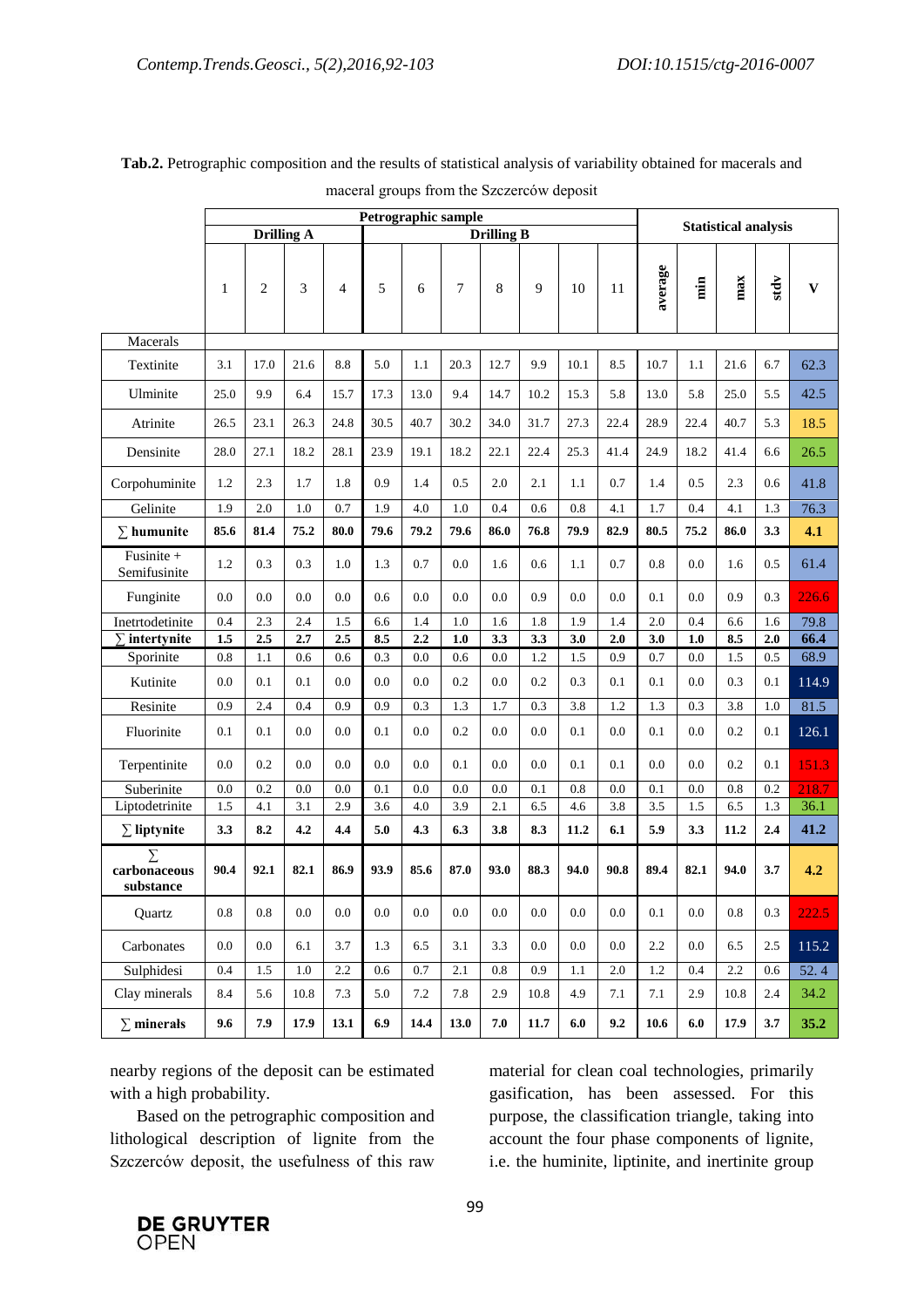+ mineral matter, has been used (Bielowicz 2013) (Fig. 3).. This petrographic diagram, including all maceral groups and mineral matter, allowed for the following preliminary conclusion: lignite from the Szczerców deposit can be used in the gasification process (Fig. 3; Bielowicz 2013).

#### *Average reflectance measurements*

The measurement of the average reflectance of ulminite B produced similar results, in the

range from 0.247 to 0.282%, for all the lignite samples (Tab. 3). They are comparable to the carbon content ( $C^{daf} = 64.3{\text -}68.6\%$  w/w) and gross calorific value calculated as moistureand ash-free  $(GCV<sup>maf</sup> = 2637 - 2933$  kcal/kg). This indicates the occurrence of lignite in the analysed samples. Statistical analysis based on the coefficients of variation has shown small variation of this parameter in the studied deposit. This allows to estimate the average reflectance of lignite in the Szczerców deposit in the range between 0.26 and 0.27% (Tab. 3).



**Fig.3.** The classification of the usefulness of lignite from the Szczerców deposit for clean coal technologies based on its petrographic composition (according to Bielowicz 2013). Green – drillcore A, purple – drillcore B

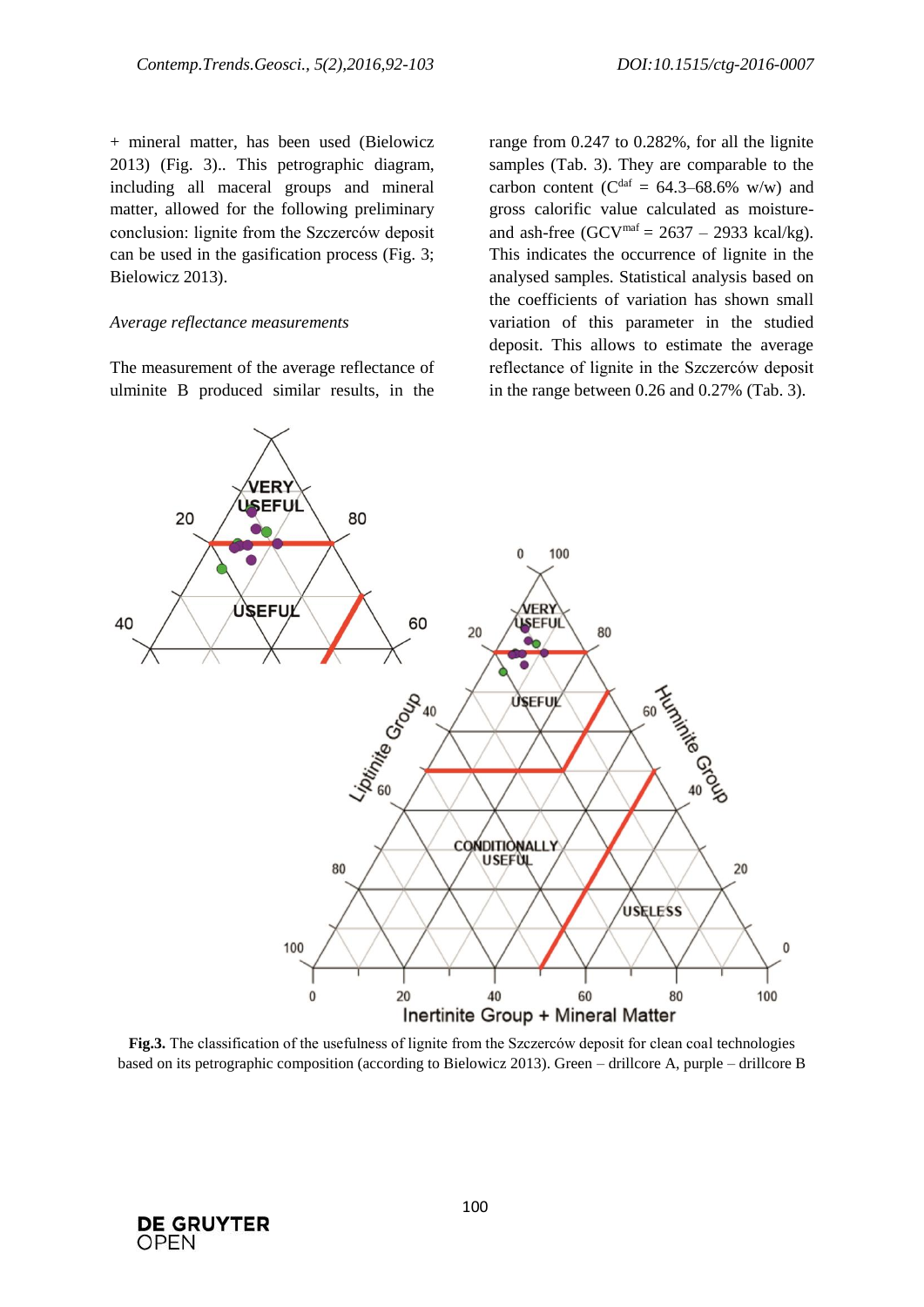| Sample No.        | The average<br>reflectance | The average ratio<br>of the average<br>reflectance | <b>Standard</b><br>deviation | The coefficient of<br>variation |  |  |  |  |  |  |
|-------------------|----------------------------|----------------------------------------------------|------------------------------|---------------------------------|--|--|--|--|--|--|
|                   | [%]                        | [%]                                                | [%]                          |                                 |  |  |  |  |  |  |
| <b>Drilling A</b> |                            |                                                    |                              |                                 |  |  |  |  |  |  |
| 1.                | 0.247                      |                                                    | 0.026                        | 11                              |  |  |  |  |  |  |
| 2.                | 0.261                      | 0.26                                               | 0.034                        | 13                              |  |  |  |  |  |  |
| $\overline{3}$ .  | 0.275                      |                                                    | 0.050                        | 18                              |  |  |  |  |  |  |
| $\overline{4}$ .  | 0.280                      |                                                    | 0.037                        | 13                              |  |  |  |  |  |  |
| <b>Drilling B</b> |                            |                                                    |                              |                                 |  |  |  |  |  |  |
| $\overline{5}$ .  | 0.267                      |                                                    | 0.034                        | 12                              |  |  |  |  |  |  |
| 6.                | 0.264                      |                                                    | 0.039                        | 15                              |  |  |  |  |  |  |
| 7.                | 0.271                      |                                                    | 0.045                        | 17                              |  |  |  |  |  |  |
| 8.                | 0.270                      | 0.27                                               | 0.039                        | 14                              |  |  |  |  |  |  |
| 9.                | 0.281                      |                                                    | 0.067                        | 20                              |  |  |  |  |  |  |
| 10.               | 0.282                      |                                                    | 0.032                        | 11                              |  |  |  |  |  |  |
| $\overline{11}$ . | 0.278                      |                                                    | 0.027                        | 10                              |  |  |  |  |  |  |

**Tab.3.** The average ulminite B reflectance values of lignite from the Szczerców deposit

#### **Conclusions**

The investigated lignite from the Szczerców deposit is a typical biogenic sediment of humic nature and low rank of coal, i.e. ortho-lignite (soft brown coal). This is indicated by its petrographic composition with the dominant huminite group (see Fig. 2, Tab. 2), which is characteristic of the Miocene lignite occurring in the Central European coal-bearing province (Kasiński and Piwocki 2002).

The discussed lignite contains a significant, although quantitatively variable, admixture of mineral matter (see Tab. 2). The obtained results show almost twofold higher ash content compared to that obtained on the basis of analysis contained in the geological documentation. These mineral admixtures are possibly related to the occurrence of numerous alluvial fans in the study territory (Słomka and Wagner 2000; Mastej et al. 2015).

Lignite from the Szczerców deposit is characterised by average huminite reflectance ranging from  $0.26$  to  $0.27\%$  (see Tab. 3), indicating its low rank. Generally, in the case of Polish lignite deposits, this parameter ranges from 0.22% in the Konin–Adamów region (e.g. Adamów, Drzewce and Ościsłowo deposits) to 0.30% in the Turów deposit (Kwiecińska and Wagner 2001; Bielowicz 2012).

#### **Acknowledgement**

This article was supported by the Polish National Science Centre under research project awarded by decision no. DEC-2013/09/D/ST10/04045 and Statutory Research No 11.11.140.320. Critical remarks by reviewers are gratefully acknowledged.

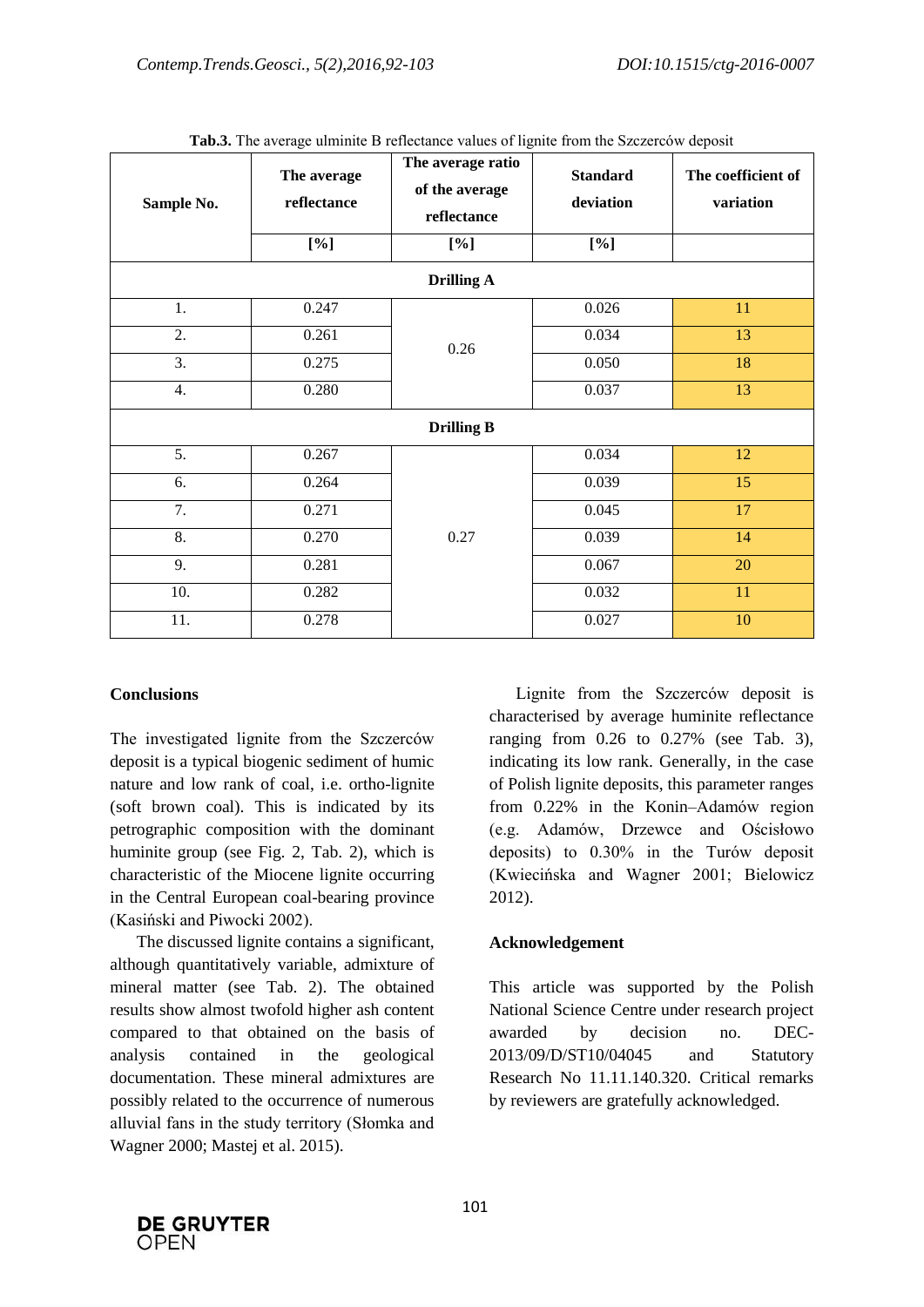## **References**

- Bielowicz B. (2012) Scheme of new technological classification of low-rank coal according to international rules (Schemat nowej technologicznej klasyfikacji krajowego węgla brunatnego zgodnej z zasadami międzynarodowymi). Wydawnictwa Akademii Górniczo-Hutniczej, Kraków.
- Bielowicz B. (2013) Petrographic composition of Polish lignite and its possible use in a fluidized bed gasification process. International Journal of Coal Geology, 116, 236-246.
- Czarnecki L., Frankowski R., Ślusarczyk G. (1992) Syntetyczny profil litostratygraficzny rejonu złoża Bełchatów dla potrzeb Bazy Danych Geologicznych. Górnictwo Odkrywkowe, 42 (3-4), 12-22 (in Polish).
- Gądek A., Frankowski F., Ślusarczyk G., Specylak-Skrzypecka J. (1999) New look at lithostratigraphic units of Bełchatów brown coal deposit (Bełchatów Field) based on updated deposit model (Nowe spojrzenie na kompleksy litostratygraficzne złoża węgla brunatnego Bełchatów (Pole Bełchatów) na podstawie zaktualizowanego modelu złoża). Górnictwo Odkrywkowe, 50(2-3), 99-105.
- Gotowała R., Hałuszczak A. (2002) The Late Alpinie structural development of the Kleszczów Graben (Central Poland) as a result of a reactivation of the pre-existing, regional dislocation. EGU Stephan Mueller Special Publication Series, 1, 137-150.
- Hałuszczak A. (2004) Cenozoic dynamics of the Dębina Salt Dome, Kleszczów Graben, inferred from structural features of the Tertiary-Quaternary cover. Annales Societatis Geologorum Poloniae, 74, 311- 318.
- Kasiński J.R., Piwocki M. (2002) Low rank coals in Poland: prospection, mining, progress. [In:] (ed. J. Jureczka, M.

Podemski) Proceedings of the IV European Coal Conference. Polish Geological Institute Special Papers, 7, 17-30.

- Kasiński J.R., Piwocki M., Sadowska E., Ziembińska-Tworzydło M. (2010) Lignite of the Polish Lowlands Miocene: characteristics on a base of selected profiles. Biuletyn Państwowego Instytutu Geologicznego, 439, 99-154.
- Kasztelewicz Z., Klich J., Żuk S. (2004) Brown coal extracting – achievements and prospects (Wydobycie węgla brunatnego w Polsce – osiągnięcia i perspektywy). Agencja Wydawniczo-Poligraficzna ,,ART-TEKST", 29-52.
- Kondracki J. (2002) Geografia regionalna Polski. Wydawnictwa Naukowe, Warszawa (in Polish).
- Kwiecińska B., Wagner M. (1997) Classification of qualitative features of brown coal from Polish deposits according to petrographical, chemical and technological criteria (Typizacja cech jakościowych węgla brunatnego z krajowych złóż według kryteriów petrograficznych i chemicznotechnologicznych dla celów dokumentacji geologicznej złóż oraz obsługi kopalń). Wydawnictwo Centrum PPGSMiE Polskiej Akademii Nauk, Kraków.
- Kwiecińska B., Wagner M. (2001a) Application of reflectance in natural and technological classification of brown coal (lignite) (Możliwość zastosowania refleksyjności jako metody badawczej w klasyfikowaniu i technologicznej ocenie jakości węgla brunatnego. Wydawnictwo AGH, Kraków.
- Kwiecińska B., Wagner M. (2001b) A petrographic atlas of brown coals (lignites) from the Polish deposits (Atlas petrograficzny węgla brunatnego). Wydawnictwo Andrzej Choczewski, Kraków.
- Leśniak T., Ratajczak T., Słomka T., Wagner M. (2002) Quality of lignite from the